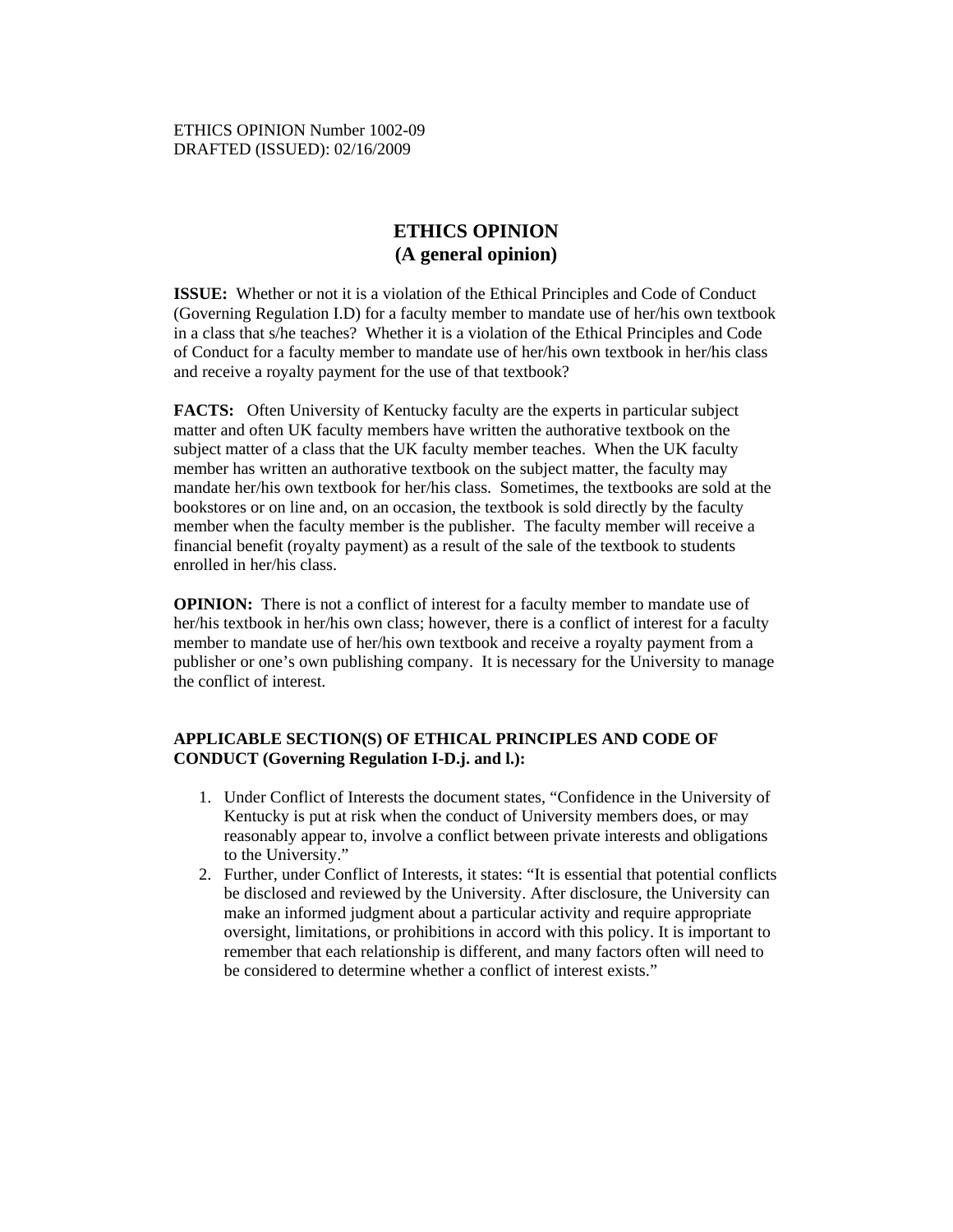3. Under the section on Financial Advantage, the EPCOC states: "Members of the University community must exhibit personal integrity, honesty and responsibility in all actions. Official position or office shall not be used to obtain financial gain or benefits for oneself or members of one's family or business associates. Any action that creates the appearance of impropriety should be avoided…. An indirect interest may be defined as a real or perceived use of a University position or office with respect to a purchase or contract, leading to financial or other benefits to the individual or a member of his or her family. An indirect interest includes situations where a business owned or controlled by a family member does business with the University area where the employee is assigned."

**RATIONALE/DISCUSSION:** The nature of a conflict of interest is that a decisionmaker would tend to make a decision in favor of a party because the decision-maker has some financial interest or some financial gain for her/himself or a family member. Thus, the results would be that a decision-maker would make a decision on behalf of her/his own interest and the decision may be contrary to the University's interest or to her/his obligations to members of the University community (students enrolled in the course). The nature of a financial advantage is that a decision-maker would make a decision that would result in financial gain for her/himself or a member of the decision-maker's family

In most cases, faculty members at the University are the decision-makers as to the textbook and/or course materials. In some cases, the faculty of the department are the decision-makers as to textbooks and/or course materials.

 The conflict of interest occurs not when a faculty member mandates use of her/his textbook, but when the faculty member benefits financially (receives a royalty payment) for the use of her/his own textbook.

It is noted that, if the decision to use a particular faculty member's textbook is made by the faculty of the department and the faculty member-author abstains for participation in the decision, there is not a conflict of interest for the particular faculty member's textbook to be used and it is not a conflict for the faculty member to receive her/his royalty payment. It is only a conflict of interest when the faculty member is the decisionmaker and her/his own decision results in financial gain for her/himself.

It is noted that several universities have set up a procedure for a committee's or a department's review of a faculty member's request to mandate her/his own textbook in her/his class. The purpose of such a committee's or department's review is to ensure that the textbook is truly an authorative text on the class subject. The committee's or department's review and approval of a particular textbook is an affirmation of the faculty member's decision and lessens or eliminates any appearance of a conflict of interest. The Ethics Committee believes that a decision to have a committee's or department's review is not an ethics issue, but is an academic issue, and would, therefore, be under the jurisdiction of the Provost or the University Senate (and not the Ethics Committee).